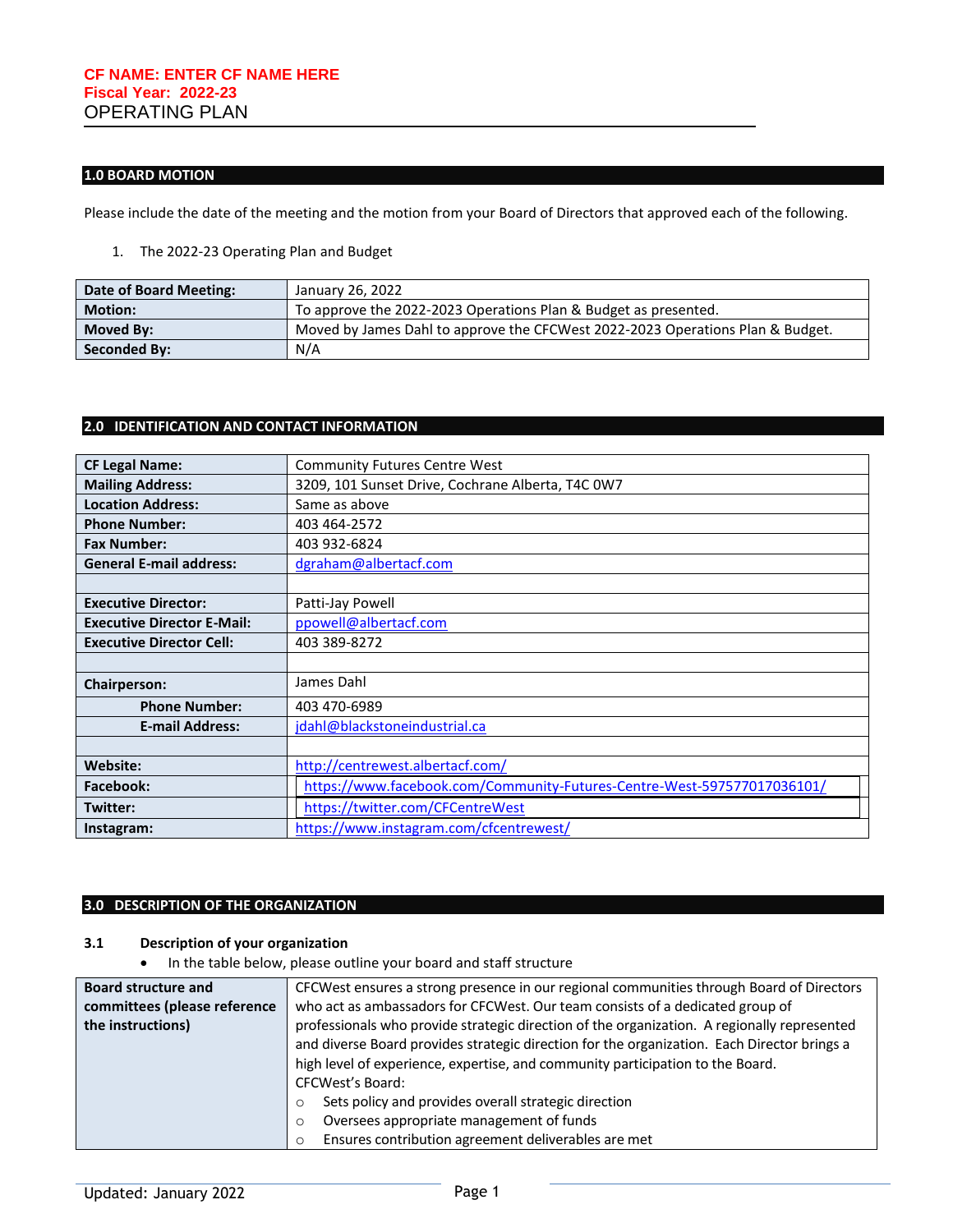|                                                               | Provides support and mentorship to the Executive Director<br>$\circ$<br>Ensures CFCWest participates, collaborates, and maintains positive community relations<br>$\circ$<br>with partners, stakeholders, and funders within the region<br>Participates in and promotes professional development and training for its members<br>$\circ$<br>Ensures overall organizational transparency is maintained and reporting is completed in<br>$\circ$<br>a timely manner                                                                                                                                                                                                                                                                                                                                                                                                                                              |
|---------------------------------------------------------------|----------------------------------------------------------------------------------------------------------------------------------------------------------------------------------------------------------------------------------------------------------------------------------------------------------------------------------------------------------------------------------------------------------------------------------------------------------------------------------------------------------------------------------------------------------------------------------------------------------------------------------------------------------------------------------------------------------------------------------------------------------------------------------------------------------------------------------------------------------------------------------------------------------------|
|                                                               | Standing Board Committees are as follows: A Director must chair all committees and the<br>Board Chair acts as ex-officio on Standing and Ad-hoc committees.                                                                                                                                                                                                                                                                                                                                                                                                                                                                                                                                                                                                                                                                                                                                                    |
|                                                               | Standing Investment Review Committee (SIRC) adjudicates loan proposals and oversees<br>the administration of the loan funds. The SIRC consists of Board of Directors, the Executive<br>Director and the Business Development Advisor (BDA). SIRC members represent different<br>geographic areas and levels of expertise, possess an understanding of financial management<br>and are familiar with the operation of small and medium sized business operations. The<br>SIRC, currently includes, two "non-director service professionals" or "Citizens at Large".                                                                                                                                                                                                                                                                                                                                             |
|                                                               | The Executive Committee (EC) consists of the Chair, Vice Chair, Treasurer, Secretary, and the<br>Executive Director. The role of this committee is to deal with tactical matters requiring<br>board input as they arise and is the designate sub-committee for board recruitment. This<br>may include answering inquiries from board members as well as the public, reviewing<br>issues and making recommendations or presenting options to the board for full discussion<br>and review. This committee also provides guidance to the Executive Director including<br>completion of the Executive Director's annual performance appraisal and collectively sets<br>the agendas for board meetings.                                                                                                                                                                                                             |
| <b>Office locations and coverage</b>                          | Main office:                                                                                                                                                                                                                                                                                                                                                                                                                                                                                                                                                                                                                                                                                                                                                                                                                                                                                                   |
| of communities (i.e., offices,<br>part time staffing in other | Located in Cochrane, Alberta<br>$\circ$                                                                                                                                                                                                                                                                                                                                                                                                                                                                                                                                                                                                                                                                                                                                                                                                                                                                        |
| communities)                                                  | <b>Additional Office Space:</b>                                                                                                                                                                                                                                                                                                                                                                                                                                                                                                                                                                                                                                                                                                                                                                                                                                                                                |
|                                                               | The City of Airdrie provides CFCWest office space at City Hall on Wednesday<br>$\circ$<br>afternoons. CFCWest has the option of booking additional days as required.<br>Space sharing agreement with E=MC2 Canmore Centre for Business Excellence, on<br>$\circ$<br>Thursdays.<br>The Town of Crossfield provides office space at the municipal office on the last<br>$\circ$<br>Wednesday of each month<br>The Covid-19 pandemic may reduce the amount of time we access.<br>$\circ$                                                                                                                                                                                                                                                                                                                                                                                                                          |
| <b>Other</b>                                                  | Due to the current on again off again "work from home orders" related to the COVID-19<br>pandemic, staff may continue to work from home or a combination of home and office for<br>the 2022-2023 year. Should health restrictions stay in place in the coming year, it will no<br>doubt affect the ability to work from our satellite offices. Should the pandemic continue<br>to be an issue in the 2022-2023 year, it is likely Municipal, and Chambers offices may<br>remain off limits to contractors and/or project partners. In the instance of an ongoing<br>pandemic, board meetings and/or client meetings will be held using virtual programs or a<br>combination of in person and virtual meetings. Lending meetings will also be held with a<br>combination of virtual and in person. Clients have adapted to a virtual format for meetings<br>quite well and prefer them over in person meetings. |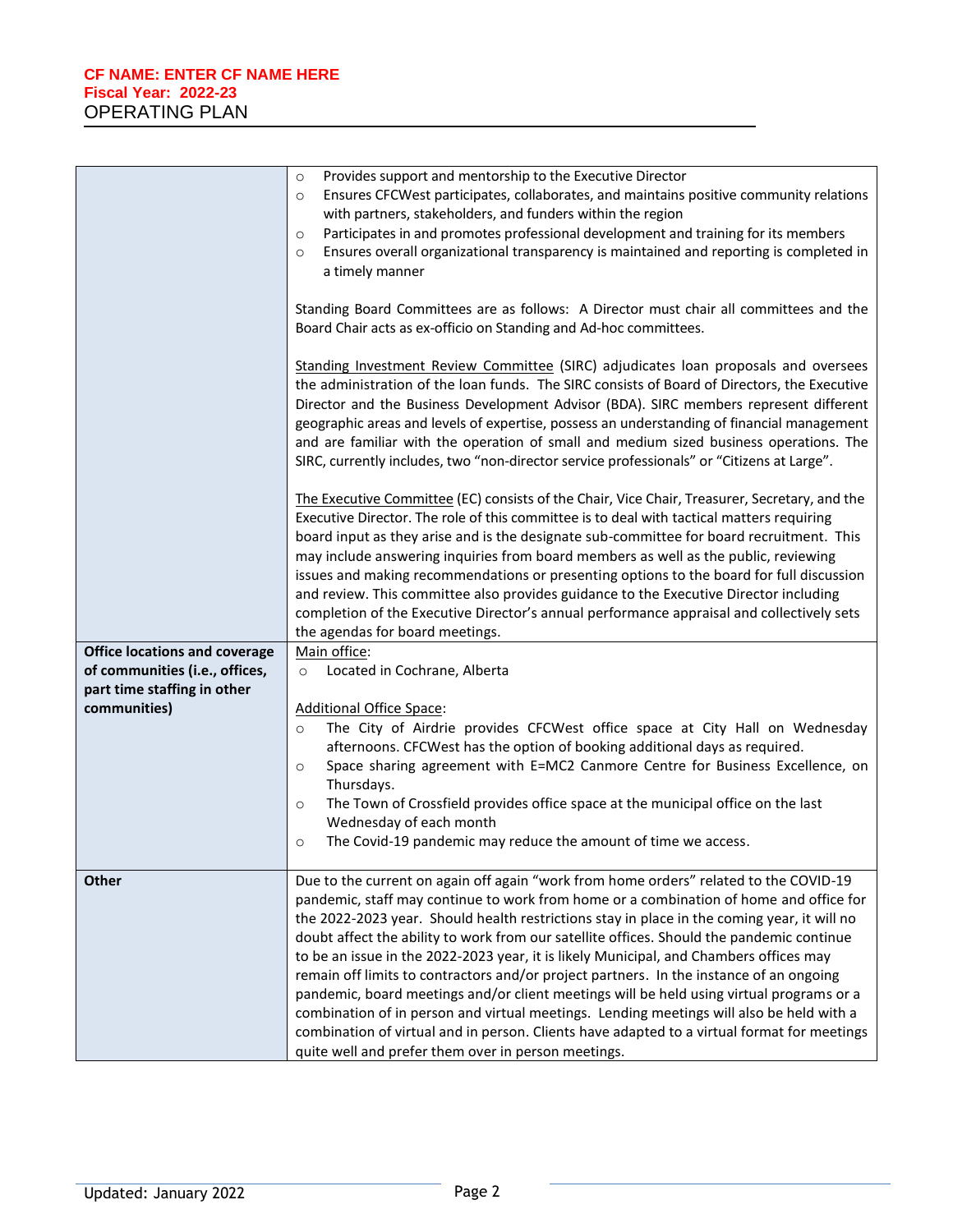## **3.2 Board of Directors**

• Provide a list of directors below.

| <b>Name</b>                                     | <b>Position on Board</b> | Geographic Area of<br>Representation | <b>Month &amp; Year Joined</b><br><b>Board</b> |
|-------------------------------------------------|--------------------------|--------------------------------------|------------------------------------------------|
| James Dahl                                      | Chair, CFCWest           | Town of Cochrane                     | January 15, 2018                               |
| Joan Traub                                      | Vice Chair, CFCWest      | Rocky View County                    | June 26, 2019                                  |
| Sid Van Der Meer                                | Treasurer, CFCWest       | City of Airdrie                      | March 25, 2015                                 |
| Drew Hyndman                                    | Secretary, CFCWest       | Town of Cochrane                     | September 18, 2015                             |
| <b>Stephen Simms</b>                            | Director/ Past Chair     | Town of Cochrane                     | August 10, 2016                                |
| <b>Scott Grattidge</b>                          | Director                 | <b>Rocky View County</b>             | January 15, 2015                               |
| <b>Grant Canning</b>                            | Director                 | Town of Banff                        | April 9, 2019                                  |
| <b>Geoff Domenico</b>                           | Director                 | <b>Town of Canmore</b>               | June 29, 2019                                  |
| <b>Ben Davis</b>                                | Director                 | <b>Town of Canmore</b>               | June 16, 2019                                  |
| Jacquie Jepson                                  | Director                 | City of Airdrie                      | August 11, 2020                                |
| Jo-Anne Yau                                     | Director                 | City of Airdrie                      | December 4, 2020                               |
| <b>Total Number of Board</b><br><b>Members:</b> | 11                       |                                      |                                                |

| Is the board representative of    | The board make up demonstrates representation of the CFCWest Region.                |                                                                              |  |
|-----------------------------------|-------------------------------------------------------------------------------------|------------------------------------------------------------------------------|--|
| the communities you serve? If     |                                                                                     |                                                                              |  |
| not, what are your plans to       |                                                                                     |                                                                              |  |
| address this?                     |                                                                                     |                                                                              |  |
| Please indicate how many of       |                                                                                     |                                                                              |  |
| your board members identify as    |                                                                                     | <b>Number</b>                                                                |  |
| a member of the following         |                                                                                     | (A person can be counted more than once)                                     |  |
| groups: women, Indigenous,        | Women                                                                               | 3                                                                            |  |
| youth, a person with a disability | Indigenous                                                                          | 0                                                                            |  |
| or other underrepresented         | Youth                                                                               | $\Omega$                                                                     |  |
| groups.                           | Person with a Disability                                                            | It is entirely possible board                                                |  |
|                                   |                                                                                     | members may be included in                                                   |  |
|                                   |                                                                                     | underrepresented groups, as per                                              |  |
|                                   |                                                                                     | Statistics Canada data, less than 1%                                         |  |
|                                   |                                                                                     | of Canadians report a disability.                                            |  |
|                                   | Other under-represented group                                                       | N/A                                                                          |  |
|                                   |                                                                                     |                                                                              |  |
| Please describe your Board's      | Five steps are considered in succession planning by the CFCWest Board.              |                                                                              |  |
| succession plan for departing     | 1)                                                                                  | Development of a demographic profile for the board i.e. how long the current |  |
| board members.                    |                                                                                     | members have been on the board, roles, skill level, education, areas of      |  |
|                                   | expertise, and areas of influence. Survey for board members has been                |                                                                              |  |
|                                   | created in Office 365 demonstrating the importance of demographics,                 |                                                                              |  |
|                                   | Knowledge and skills, Work experience, Certificates Courses and Equivalent          |                                                                              |  |
|                                   | Experience, Areas of Influence and Cultural Fit within the organization.            |                                                                              |  |
|                                   | 2)                                                                                  | Identification of key positions to be vacated within a specific period.      |  |
|                                   | Key roles (Executive) and Terms of Reference for key positions are kept up to<br>3) |                                                                              |  |
|                                   | date in order to maintain intellectual property.                                    |                                                                              |  |
|                                   | Identification of well qualified newcomers to the board<br>4)                       |                                                                              |  |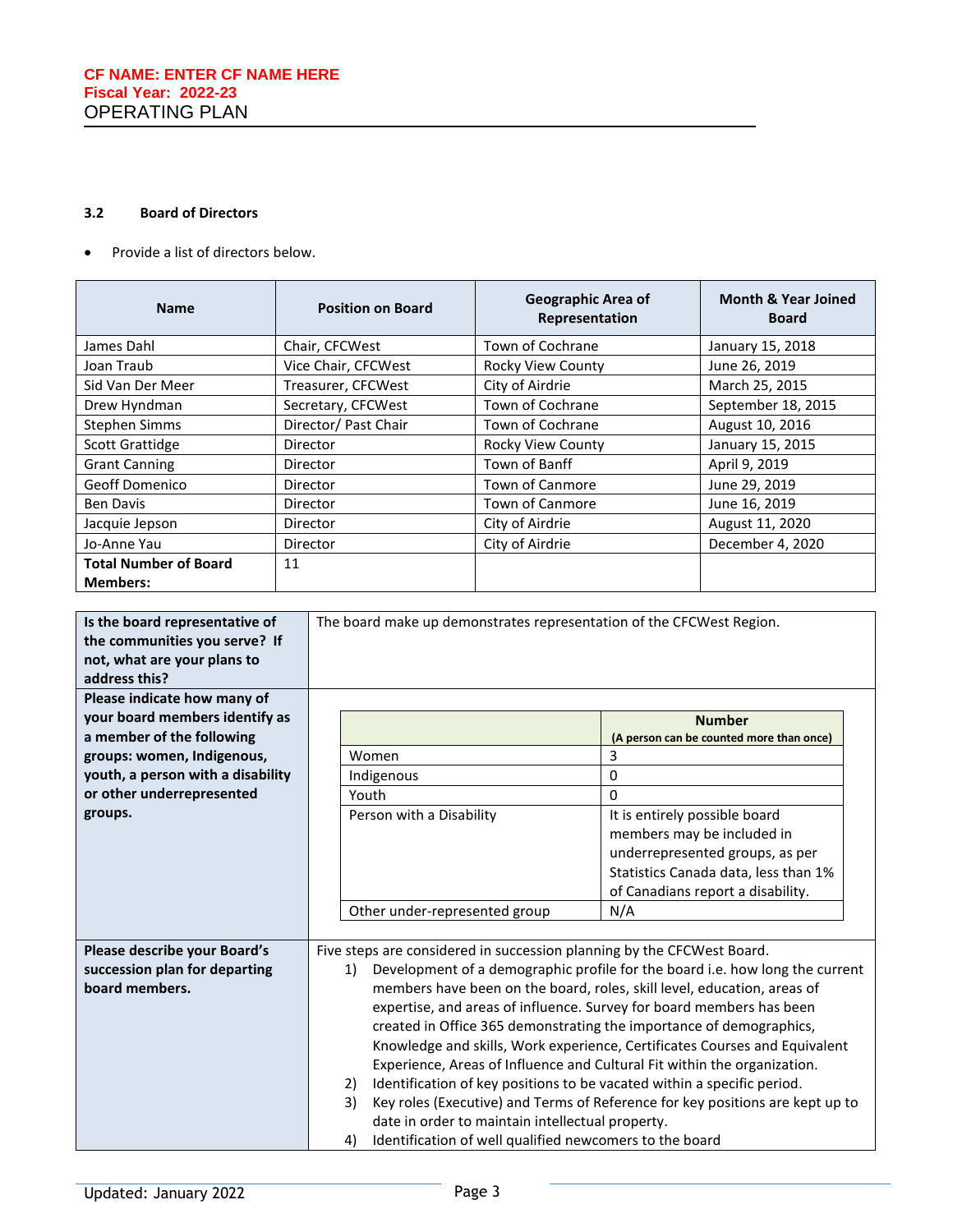| Board Recruitment is a standing agenda item on the Board Meeting Outline. Prior to a<br>director term ending, the board actively recruits new Directors. Careful consideration<br>is given to the current skill sets or areas of expertise of the existing board. Gaps in<br>areas of expertise/experience are closely considered when selecting interviewing & |
|-----------------------------------------------------------------------------------------------------------------------------------------------------------------------------------------------------------------------------------------------------------------------------------------------------------------------------------------------------------------|
| selecting new directors. In the event a director resigns unexpectedly, the board will go<br>through a similar process to replace that director. CFCWest has developed a board                                                                                                                                                                                   |
| recruitment package and board orientation process that is utilized for succession                                                                                                                                                                                                                                                                               |
| planning. In the 2021-2022 year, a recruitment process to fill the vacancy was                                                                                                                                                                                                                                                                                  |
| undertaken, but no perspective applicants applied for the vacancy.                                                                                                                                                                                                                                                                                              |

**As per Schedule "D" – Reflecting Community, Transparency, and Accountability, 4.c) in the contribution agreement, please confirm that the following are posted on your website. Please provide the hyperlink to your website for each item listed below.** 

| Names of the current Board of Directors and names of any      | https://centrewest.albertacf.com/about/board-of-  |
|---------------------------------------------------------------|---------------------------------------------------|
| non-board member of the Investment Review Committee           | directors                                         |
| Profile of Board composition (i.e. geographic representation, | https://centrewest.albertacf.com/about/reports    |
| sector/area of expertise, gender, etc.)                       |                                                   |
| <b>Board Recruitment and nomination processes</b>             | https://centrewest.albertacf.com/about/reports    |
| 2020-21 Annual audited financial statement                    | https://centrewest.albertacf.com/about/reports    |
| 2020-21 Performance results                                   | https://centrewest.albertacf.com/about/reports    |
| <b>Investment Fund redress /appeals process</b>               | http://centrewest.albertacf.com/corporate-reports |
| Referral Reference to the FEDO to make it known to            | http://www.lecdea.ca/                             |
| members of the public that business services for              |                                                   |
| Francophone entrepreneurs are available                       |                                                   |

### **3.3 Staff**

• Provide a list of staff below.

| <b>Staff</b>                           | <b>Position</b>                     | <b>Core Staff</b><br>(PrairiesCan)<br>$\ast$ | <b>Month &amp; Year</b><br><b>Hired</b> |
|----------------------------------------|-------------------------------------|----------------------------------------------|-----------------------------------------|
| Patti-Jay Powell                       | <b>Executive Director</b>           | 90%                                          | January 2005                            |
| Dianne Graham                          | <b>Executive Assistant</b>          | 80%                                          | <b>July 2005</b>                        |
| Jodie Eckert                           | Economic Development Coordinator    | 100%                                         | April 2007                              |
| Position to be reposted Spring 2022    | <b>Business Development Advisor</b> | 90%                                          | <b>TBA</b>                              |
|                                        |                                     |                                              |                                         |
| <b>Total Number of Staff (FTEs): 3</b> |                                     |                                              |                                         |

\* Indicate the percentage of salary that is covered by core PrairiesCan funding.

#### **3.4 Staff Retention, Recruitment and Training**

| Describe the challenges and       | As the cost-of-living increases and with no further increase in regular operational    |
|-----------------------------------|----------------------------------------------------------------------------------------|
| opportunities, if any, related to | funding from WD, CFCWest is looking at status quo regarding salaries. In the 2021-     |
| staff retention, recruitment and  | 2022 fiscal year, the newly hired BDA went off on long term medical leave for          |
| training. Also provide your plans | extended period of times. Recruitment for a new BDA began after CFCWest received       |
| to address these challenges.      | his resignation in November of 2021. Unfortunately, the recruitment process did not    |
|                                   | net a suitable replacement. Past BDA Ken Koob, agreed to work as a contractor in the   |
|                                   | role of Advisor/Lender. Recruitment for a full time BDA will take place at the end of  |
|                                   | 2022 fiscal year or the beginning of the 2022-2023 year. Over the past 17 years,       |
|                                   | CFCWest has had good retention for three out of the four staff positions. The Business |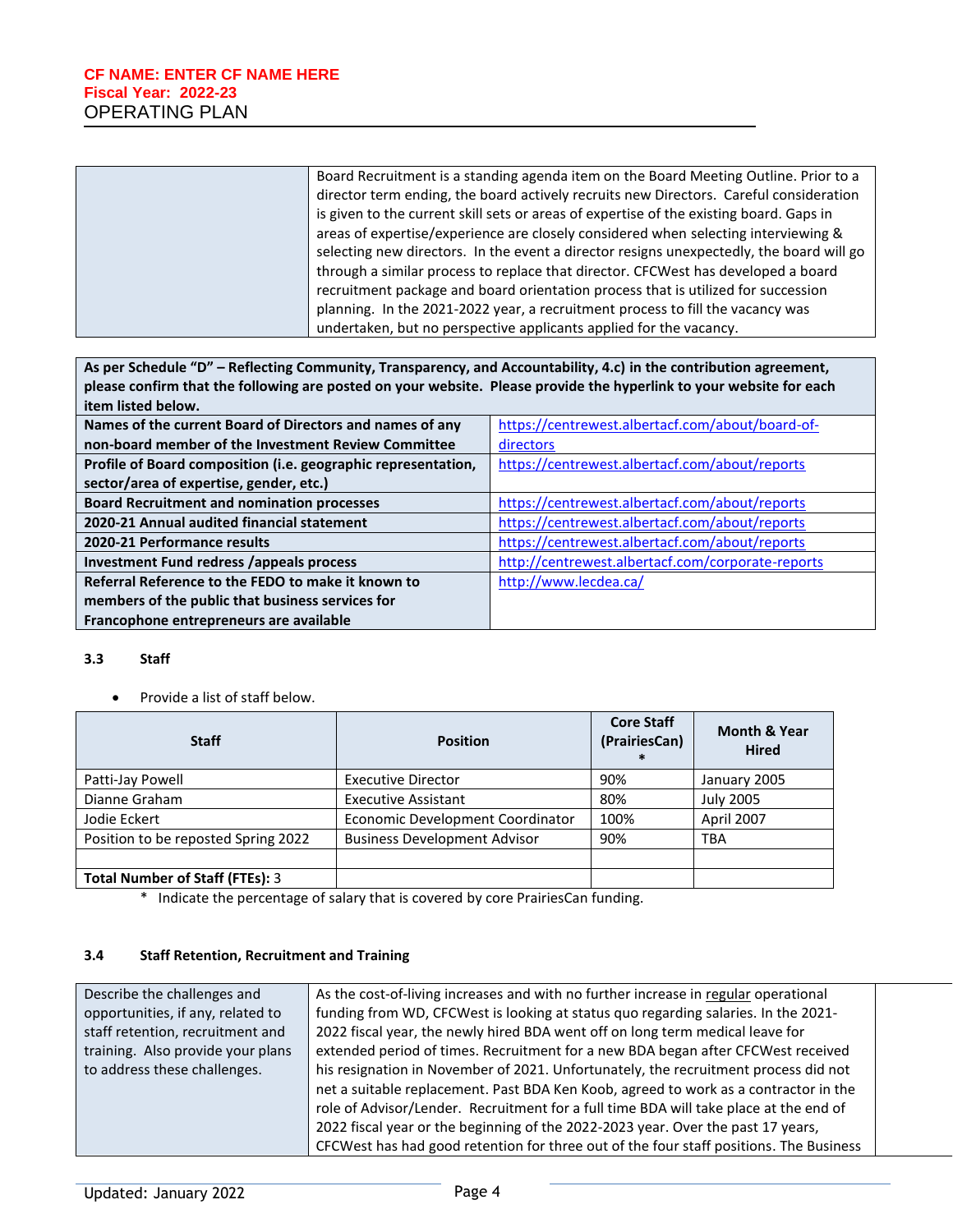| Development Advisor position has been vacated and filled several times over past       |
|----------------------------------------------------------------------------------------|
| years. The CFNA continues to develop and offer professional development during         |
| Spring Training and the Annual CF Symposium of which CFCWest normally attends,         |
| albeit training for both events was moved to a virtual format. CFCWest was integral in |
| the development and implementation of training related to developmental lending.       |
| This training was presented by Anthony Dekens of Bishop & McKenzie with CF staff       |
| from Alberta in attendance. Additional emphasis on board training, either in person or |
| virtual will take place in 2022-2023 fiscal year. CFCWest takes a very strategic       |
| approach to ensure each staff member receives relevant training. Training              |
| opportunities are reviewed annually during staff performance appraisals. On many       |
| occasions, CFCWest has taken advantage of either partner training at little or no cost |
| or has applied for bursaries or grants to take advantage of other training             |
| opportunities. In addition, CFCWest takes full advantage of any training opportunities |
| and/or funding that are promoted through the EDP Program.                              |
|                                                                                        |

#### **4.0 PLANNING AND POLICIES**

#### **4.1 Strategic Priorities**

Identify your top 3 strategic goals.

| <b>Description of Top 3 Strategic Goals</b>                                                                 |
|-------------------------------------------------------------------------------------------------------------|
| Build Strong Communities, Connected to Innovation and Growth-needs assessment and community engagement.     |
| Skill Development and Entrepreneurial Training-SMARTstart Expansion Project & Business Succession Project.  |
| Support business growth through lending and advisory services, targeted at strong economic growth and rural |
| diversification.                                                                                            |

#### **4.2 Governance and Accountability**

**Describe the process and/or tools to provide communication with and accountability to your clients, communities and stakeholders.** 

**Governance and Accountability**

• All corporate documents, including Annual Performance Reports, Operations Plans, Priority Plans, Audited Financial Statements, Board Recruitment, Appeals Processes and Board Polices are posted on the public side of the CFCWest website.

Describe the process and/or tools to provide communication with and accountability to your clients, communities, and stakeholders.

• Reports and Operation Plans are shared with municipalities and communities within our region. Staff formally meet with EDO's from our communities and Chambers at least once per year to gain insight into community and regional issues and/or needs. Staff routinely meet with community and project stakeholders and are kept abreast of regional projects and priorities in communities located within our region. Increased awareness of CFCWest programs and projects will continue be to be prioritized for the upcoming year. Year to date progress reports is completed and are shared with board members at each board meeting. All appropriate monitoring of project outcomes, advisory and lending targets and outcomes are included in this report.

Social Media: CFCWest is planning to continue with the social media campaign initiated in the 2021-2022 year, as one strategy to make sure clients are aware of relevant programs offered by CFCWest. The board will continue to be updated with contracts, amendments, and processes regarding the RRRF program as they become known to CFCWest.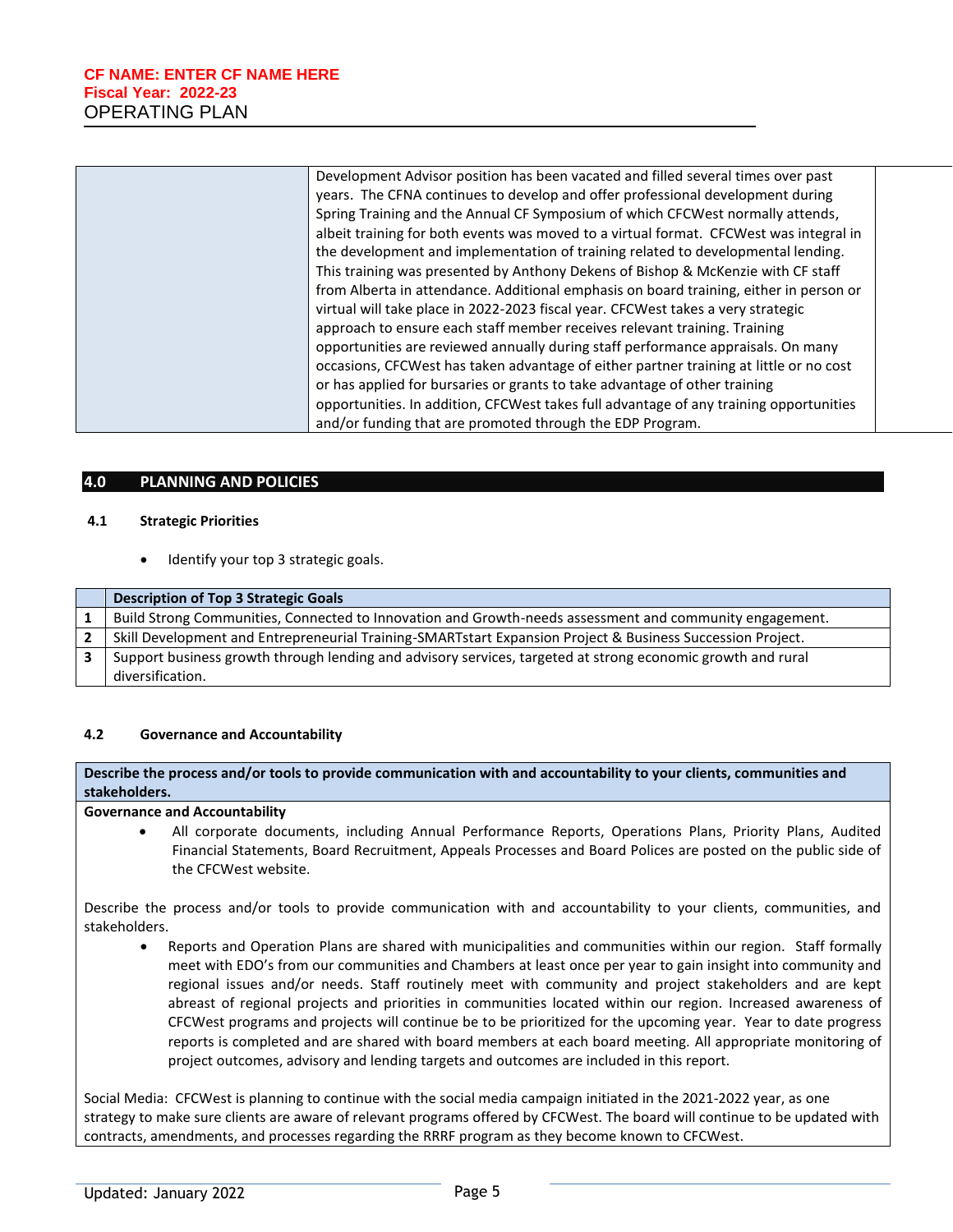#### **4.3 Policies & Incorporation Documents**

• Upon submission of Ops Plan, please provide copies of the following only if they have been updated since last submitted to PrairiesCan (or WD):

| <b>Incorporation Documents</b>                   | <b>Date Document Was</b><br><b>Last Updated</b> | Date Submitted   |  |
|--------------------------------------------------|-------------------------------------------------|------------------|--|
| <b>Articles of Incorporation and Association</b> | 2014-2015                                       | January 30, 2015 |  |
|                                                  | Amendments to the                               | January 30, 2020 |  |
|                                                  | Articles on 2019-04-11,                         |                  |  |
|                                                  | 2019-06-26 and 2021-01-                         |                  |  |
|                                                  | 20 sent to Alberta                              | January 30, 2021 |  |
|                                                  | Registries                                      |                  |  |
| <b>Bylaws</b>                                    | 2014-2015                                       | January 30, 2015 |  |
|                                                  |                                                 |                  |  |

| <b>Policies Related To:</b>                                                                                                                                                                                                                                                              | <b>Date Policy Was Last</b><br><b>Updated</b> | <b>Date Submitted</b> |
|------------------------------------------------------------------------------------------------------------------------------------------------------------------------------------------------------------------------------------------------------------------------------------------|-----------------------------------------------|-----------------------|
| <b>Investment Fund Management</b><br>Please include:<br>Interest Rates (if less than prime plus 2%)<br>$\bullet$<br>Interest Transfers<br>$\bullet$<br>Loans in excess of \$150,000 (if applicable)<br>Syndicated Loans<br><b>Equity Positions</b><br>Appeals and redress mechanism<br>٠ | March 24, 2020<br>January 22, 2020            | January 30, 2020      |
| <b>Conflict of Interest</b>                                                                                                                                                                                                                                                              | January 2014                                  | January 10, 2015      |
| Board of Directors (policy for appointment/selection, terms of<br>office, etc.)                                                                                                                                                                                                          | Articles revised 2019-<br>Director Terms.     | January 2020          |

#### **5.0 PERFORMANCE INDICATORS**

The process of setting overall performance targets should take into account considerations such as your CF's historic performance, status and trends in your region's economy, activities of other business service providers, needs of your community(ies), capacity of your CF, etc.

#### *Note: Both you and PrairiesCan must agree to your final overall performance targets.*

**5.1 Please complete the table below, and then submit your performance target information into th[e WCBSN Web](https://port.wd-deo.gc.ca/)  [Portal](https://port.wd-deo.gc.ca/) for the coming fiscal year.**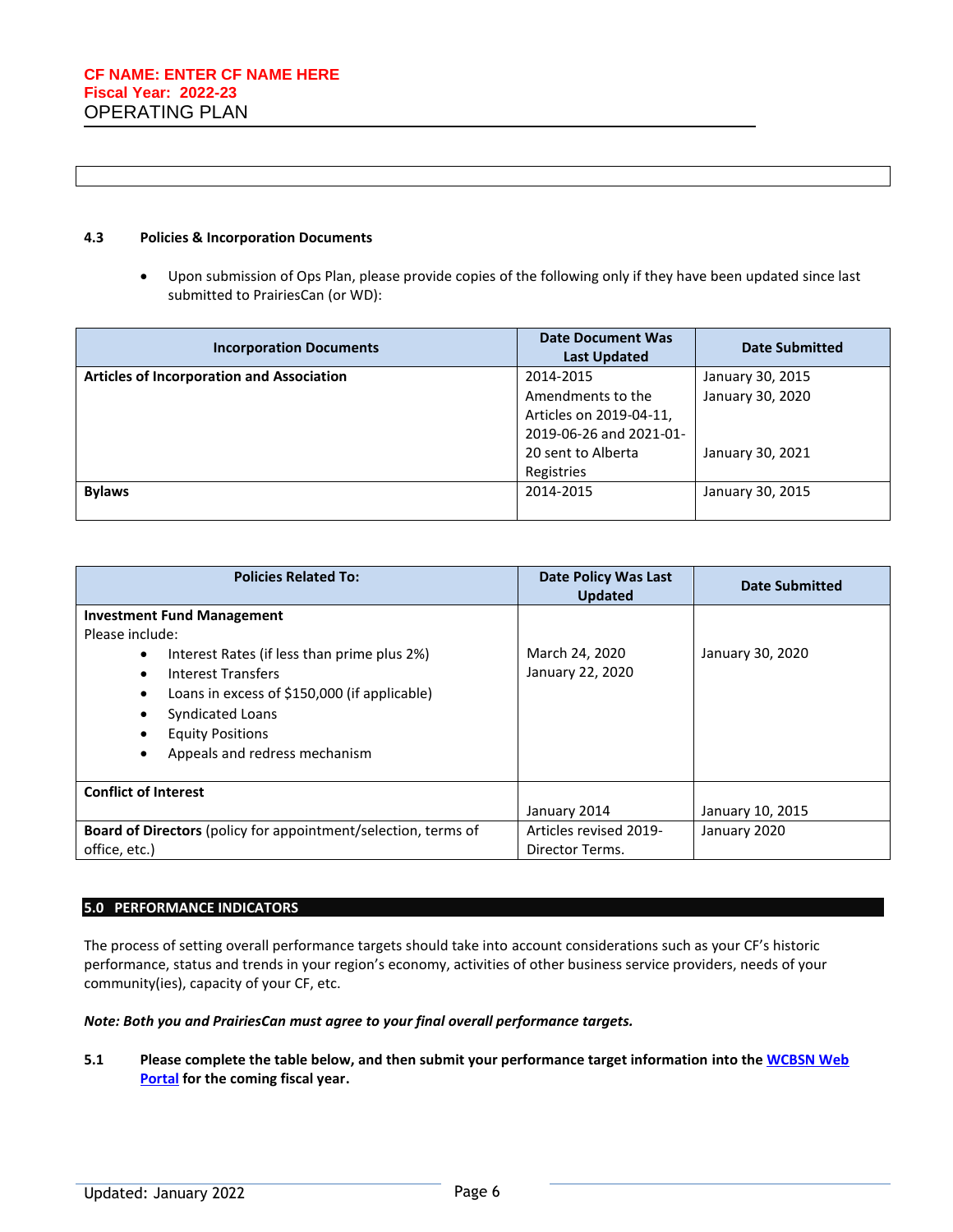**NOTE: The performance indicators are organized by PrairiesCan's Program Activities and sub-activities to better illustrate the alignment between your CF activities and PrairiesCan's mandate. The titles in italics represent PrairiesCan-specific terms used to categorize CF activities.**

| <b>Performance Indicator</b>                                                                                                                                    | 2022-23<br><b>Target</b> | <b>GROUP 1</b> | <b>GROUP</b><br>2 | <b>GROUP</b><br>3 |
|-----------------------------------------------------------------------------------------------------------------------------------------------------------------|--------------------------|----------------|-------------------|-------------------|
| **Targets for your Minimum Performance Standards (MPSs) should be greater than or equal to your MPS.                                                            |                          |                |                   |                   |
| Indicate which Group your CF is in (groupings can be<br>found in the attached Instruction Manual):                                                              | <b>Group 1</b>           |                |                   |                   |
| Strong rural community strategic planning and implementation                                                                                                    |                          |                |                   |                   |
| # of local and regionally-based community strategic plan(s)<br>developed and/or updated during the year                                                         | $\overline{2}$           |                |                   |                   |
| # of partners engaged in community strategic planning<br>(New & Ongoing)                                                                                        | $\overline{2}$           |                |                   |                   |
| # of new community-based projects plus number of ongoing<br>community-based projects (MPS**)                                                                    | 15                       | $\overline{2}$ | $\overline{2}$    | $\overline{2}$    |
| # of partners engaged in community-based projects (New &<br>Ongoing)                                                                                            | 20                       |                |                   |                   |
| \$ amount invested in community-based projects (New &<br>Ongoing)                                                                                               | 7,000                    |                |                   |                   |
| \$ amount leveraged from community-based projects (New &<br>Ongoing)                                                                                            | 30,000                   |                |                   |                   |
| Rural access to business development services                                                                                                                   |                          |                |                   |                   |
| # of businesses created, maintained, or expanded through<br>business services                                                                                   | 15                       |                |                   |                   |
| # of business training session participants (MPS**)                                                                                                             | 200                      | 400            | 400               | 300               |
| # of business advisory services (MPS**)                                                                                                                         | 200                      |                |                   |                   |
| Rural access to capital and leveraged capital                                                                                                                   |                          |                |                   |                   |
| # of loans (MPS**)                                                                                                                                              | 12                       |                |                   |                   |
| \$ value of loans (MPS**)                                                                                                                                       | \$600,000                |                |                   |                   |
| Amount leveraged through lending (EDP and non-EDP)                                                                                                              | \$600,000                |                |                   |                   |
| # of new community-based projects/initiatives that align<br>with GOC/PrairiesCan priorities and (PLUS) # of loans that<br>align with GOC/PrairiesCan priorities | 10                       |                |                   |                   |

#### **5.2 Alignment with PrairiesCan Priorities**

Please describe how your CF activities align with PrairiesCan's inclusiveness and cluster growth priorities. Please outline the initiatives and plans that your CF has to address the priorities as outlined in the attached instructions. *PrairiesCan acknowledges that circumstances are different across CFs and therefore your CF may only be able to address select priorities instead of each priority.*

| <b>Strategy</b>                | <b>Planned Project/Initiative/Related Loan</b><br>$(2 - 3$ sentences) | How will you measure<br>project/initiative outcomes? |  |  |
|--------------------------------|-----------------------------------------------------------------------|------------------------------------------------------|--|--|
| 1a   Inclusiveness (Primary) - | Ensure neighboring indigenous communities are                         | Increase in indigenous clients                       |  |  |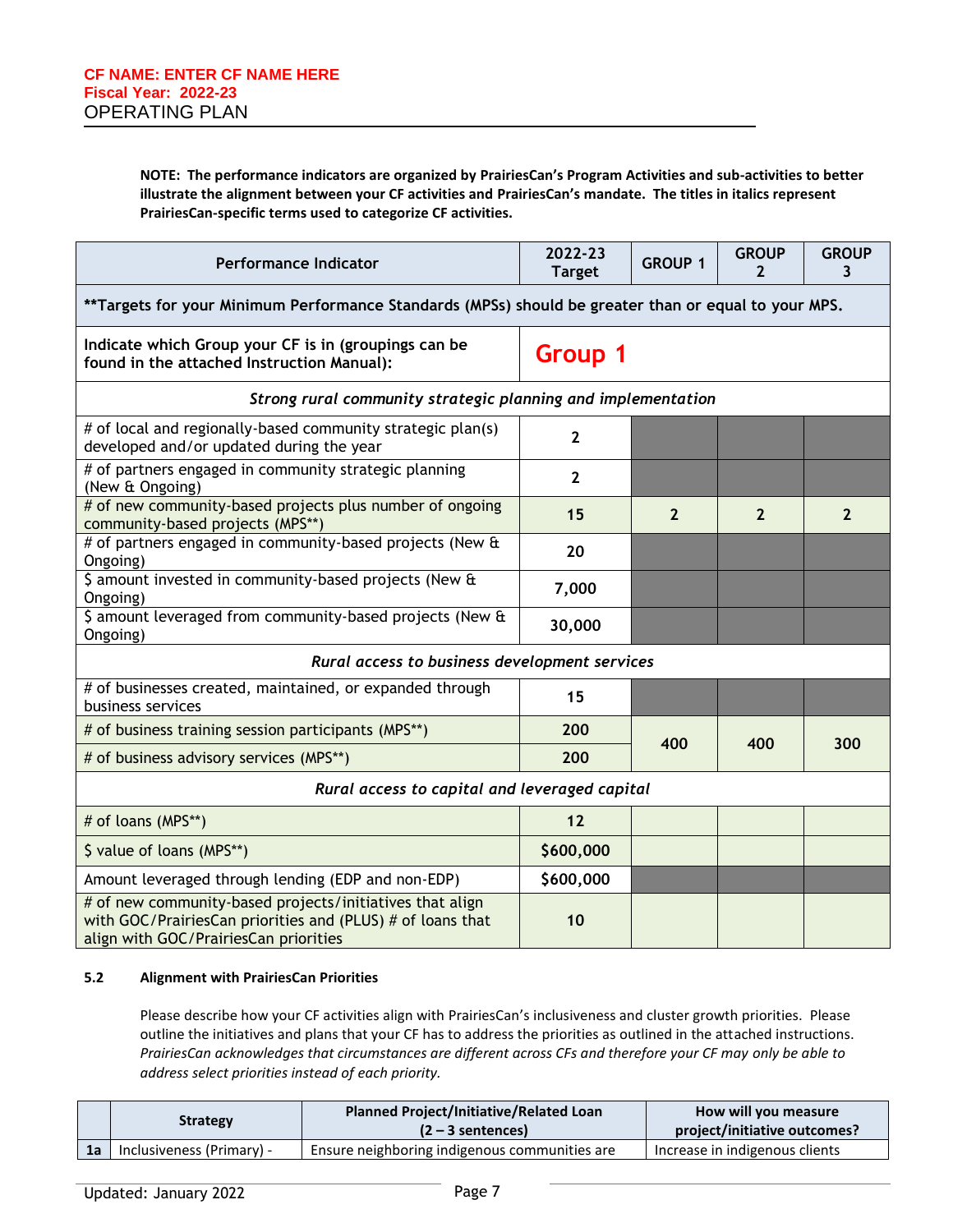|                | focus on Indigenous<br>aware of CFCWest programs and other indigenous<br>peoples<br>programing for entrepreneurs. |                                                                                                                                                                                                                                                           | served.                                                                                                                                                                                                                                                                                                                                                                                                                                           |
|----------------|-------------------------------------------------------------------------------------------------------------------|-----------------------------------------------------------------------------------------------------------------------------------------------------------------------------------------------------------------------------------------------------------|---------------------------------------------------------------------------------------------------------------------------------------------------------------------------------------------------------------------------------------------------------------------------------------------------------------------------------------------------------------------------------------------------------------------------------------------------|
|                |                                                                                                                   | Partner with the Crossfield Women for the annual<br>Women in Business Conference to provide business<br>training for local Crossfield business owners.<br>SMARTstart Entrepreneurial training program in<br>Airdrie and the SMARTstart Expansion Program. | # of women participating in<br>training and entrepreneurial<br>activity.                                                                                                                                                                                                                                                                                                                                                                          |
| 1 <sub>b</sub> | Inclusiveness (Primary) -<br>focus on women                                                                       | Actively recruit women to fill vacancy on the<br>CFCWest Board.                                                                                                                                                                                           | Recruit one more woman to sit on<br>the board.                                                                                                                                                                                                                                                                                                                                                                                                    |
|                |                                                                                                                   | SMARTstart Entrepreneurial training program in<br>Airdrie and the SMARTstart Expansion Program.                                                                                                                                                           | Number of women enrolling in the<br>SMARTstart program.                                                                                                                                                                                                                                                                                                                                                                                           |
|                |                                                                                                                   | Business Loans granted to women entrepreneurs.                                                                                                                                                                                                            | Number of loans disbursed to<br>woman business owners.                                                                                                                                                                                                                                                                                                                                                                                            |
| 1 <sub>c</sub> | Inclusiveness (Secondary) -<br>focus on youth                                                                     | Involvement in the Rotary Alberta Youth<br>Entrepreneurship Camp (RAYEC).<br>Work with JA Company Program<br><b>DSS Program</b>                                                                                                                           | Minimum of 4 youth registered in<br>RAYEC.<br>Number of workshops delivered.<br>Number of community connections<br>made.<br>Number of youths hired as DSS<br>Squad members (4)<br>Number of youth entrepreneurs<br>served.<br>Number of total hours worked by<br>Squad members-4400<br>Number of businesses served-370<br>Number of business owners<br>increase their knowledge &<br>Awareness of digital tools &<br>increased digital footprint. |
| 1 <sub>d</sub> | Inclusiveness (Secondary) -<br>focus on persons with<br>disabilities                                              | Access Pan West EDP Program and promotion of<br>program to EDP clients across the CFCWest region.<br>Promote the EDP program through business after<br>hours and website.                                                                                 | 4 EDP clients receive funding for<br>training through the EDP program.<br>Increase in EDP clients from year to<br>year.<br>Number of loans disbursed to EDP<br>clients.                                                                                                                                                                                                                                                                           |
| $\overline{2}$ | Cluster growth - focus on<br>specialized clusters within<br>clean technology; value-<br>added agriculture;        | Provide advisory services and loans to priority<br>areas.<br>Be aware of programs offered by Alberta<br>Agriculture to provide training to entrepreneurs                                                                                                  | 2 loans and 6 advisory services to<br>priority areas.<br>Partnerships developed with<br>organizations in priority areas.                                                                                                                                                                                                                                                                                                                          |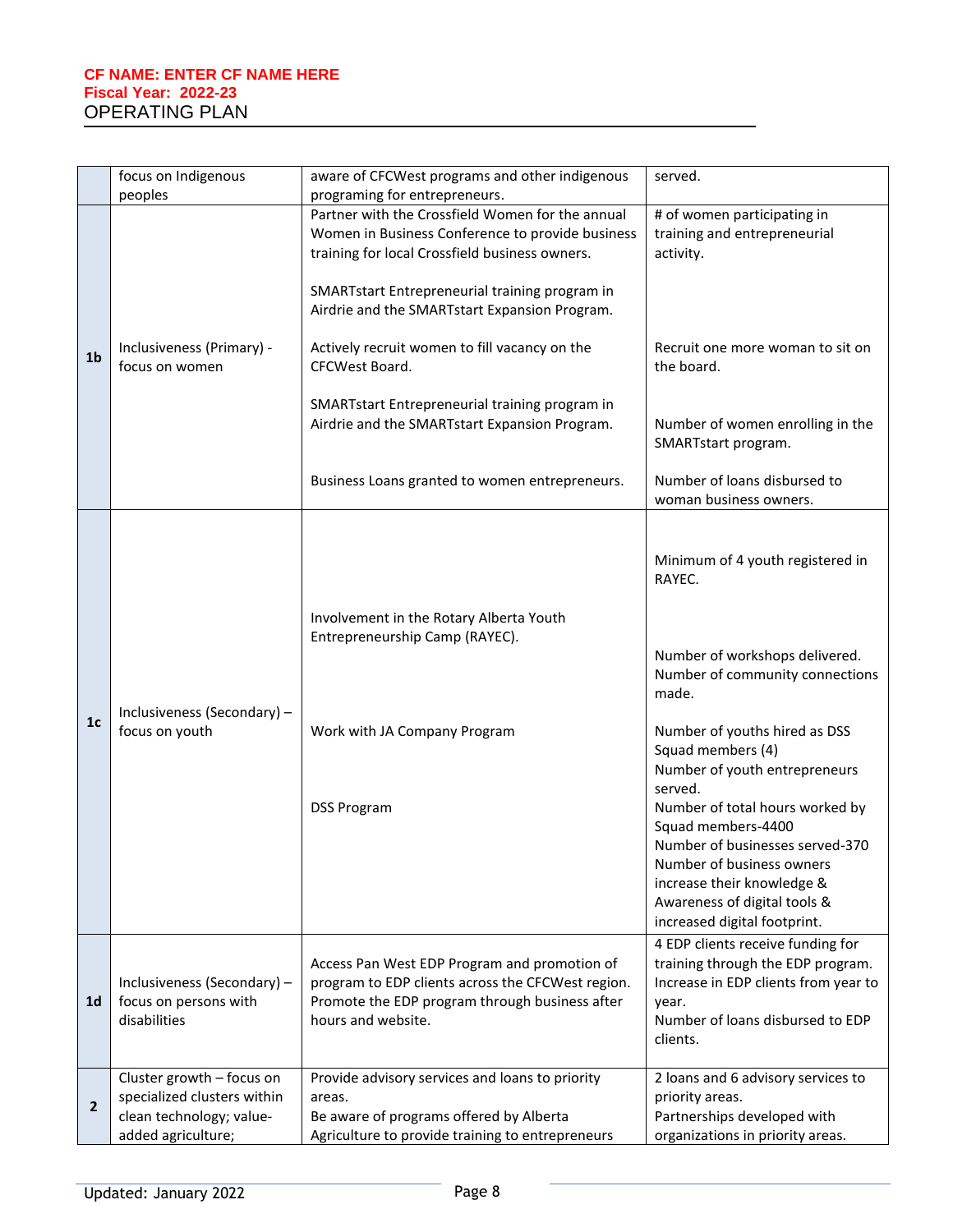| advanced manufacturing;   | working in value added agriculture ventures.        | Number of referrals to              |
|---------------------------|-----------------------------------------------------|-------------------------------------|
| digital technology; clean | Foster an entrepreneurial environment that helps    | organizations in priority areas.    |
| resources; and life       | clusters grow.                                      | Number of loan clients working      |
| sciences.                 | Build referral processes with organizations working | together to share best practice and |
|                           | in priority areas and engage loan clients to work   | promote each other's                |
|                           | with other loan clients that may be in the same     | products/services.                  |
|                           | sector.                                             |                                     |
|                           |                                                     |                                     |

#### **6.0 FINANCIAL**

#### **6.1 Budget Forecast and Cash Flow (PrairiesCan Core Funding) Requirements**

Please provide your CF's total budget forecast (revenues and expenses) for the coming year, shown by quarter. For sources of revenue, please include PrairiesCan core funding, PrairiesCan planned / requested interest transfers (as outlined in *Schedule "C" – Statement of Work – Investment Fund* and *Schedule "H"- RRRF Contribution Terms and Conditions* of the contribution agreement), and other revenues of which there is a high level of certainty, as separate line items. The PrairiesCan core funding will constitute the cash flow by quarter for advance purposes.

#### **Interest earned in the RRRF Investment Fund Account cannot be transferred to the Recipient's Operating Fund account.**

**PrairiesCan will not accept a deficit operational budget. If there is a surplus, please provide details as to why this is the case. When including other funders, please ensure PrairiesCan funding is fully committed.** 

Note: The following budget is an Excel embedded template.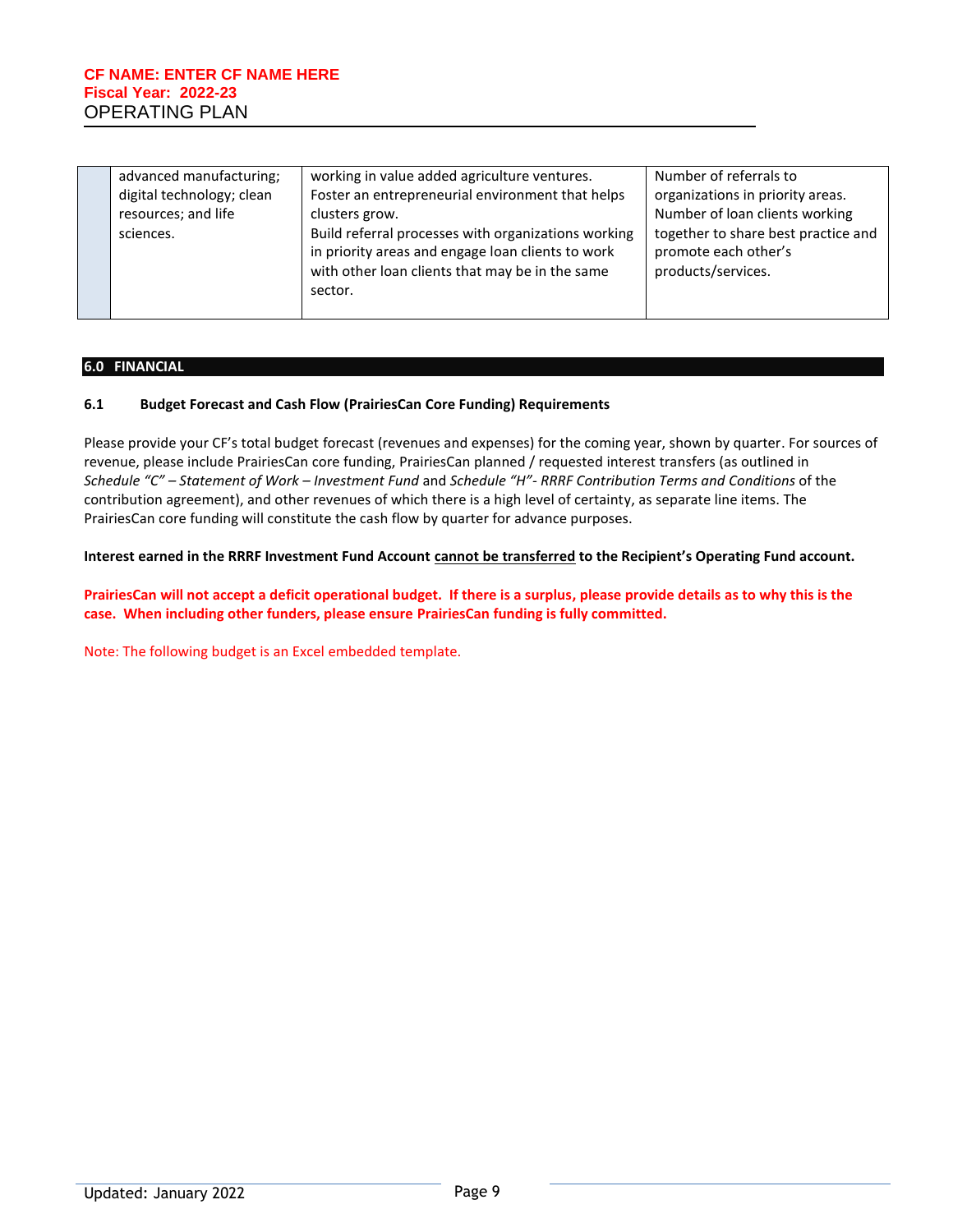| <b>CASH RECEIPTS - REVENUES</b>                                                                 |           |           |           |           |           |  |
|-------------------------------------------------------------------------------------------------|-----------|-----------|-----------|-----------|-----------|--|
| <b>Total PrairiesCan Contribution**</b>                                                         | \$73,741  | \$73,741  | \$73,741  | \$73,741  | \$294,963 |  |
| Fees for Service                                                                                | 3400      | 3400      | 3400      | 3400      | \$13,600  |  |
| <b>RAYEC</b>                                                                                    |           | \$2,600   |           |           | \$2,600   |  |
| <b>EDP</b>                                                                                      | \$1,250   | \$1,250   | \$1,250   | \$1,250   | \$5,000   |  |
| Digital Service Squad Poject                                                                    | \$42,830  | \$42,830  | \$42,830  | \$42,830  | \$171,320 |  |
| <b>SMARTstart Expansion Project</b>                                                             | \$8,500   | \$8,500   | \$8,500   | \$8,500   | \$34,000  |  |
| <b>Retained Earnings</b>                                                                        | \$9,329   | \$9,329   | \$9,329   | \$9,329   | \$37,316  |  |
| Lease Revenue                                                                                   | \$6,000   | \$6,000   | \$6,000   | \$6,000   | \$24,000  |  |
| <b>Total Revenues*</b>                                                                          | \$145,050 | \$147,650 | \$145,050 | \$145,050 | \$582,799 |  |
| <b>CASH DISBURSEMENTS - EXPENDITURES</b>                                                        |           |           |           |           |           |  |
| Wages and Benefits                                                                              | \$72,602  | \$72,602  | \$72,602  | \$72,602  | \$290,409 |  |
| Administration                                                                                  | \$7,284   | \$7,284   | \$7,284   | \$7,284   | \$29,135  |  |
| Travel, Meals and Accommodations                                                                | \$3,113   | \$3,113   | \$3,113   | \$3,113   | \$12,450  |  |
| Office Equipment/ Computers                                                                     | \$3,121   | \$3,121   | \$3,121   | \$3,121   | \$12,485  |  |
| <b>RAYEC</b>                                                                                    |           | \$2,600   |           |           | \$2,600   |  |
| <b>EDP</b>                                                                                      | \$1,250   | \$1,250   | \$1,250   | \$1,250   | \$5,000   |  |
| Board Training, Travel, Meals                                                                   | \$2,675   | \$2,675   | \$2,675   | \$2,675   | \$10,700  |  |
| Legal                                                                                           | \$500     | \$500     | \$500     | \$500     | \$2,000   |  |
| Lease                                                                                           | \$6,550   | \$6,550   | \$6,550   | \$6,550   | \$26,200  |  |
| Marketing & Community Partnerships                                                              | \$3,750   | \$3,750   | \$3,750   | \$3,750   | \$15,000  |  |
| <b>SMARTstart ExpansionProgram</b>                                                              | \$1,375   | \$1,375   | \$1,375   | \$1,375   | \$5,500   |  |
| Digital Service Squad Poject                                                                    | \$42,830  | \$42,830  | \$42,830  | \$42,830  | \$171,320 |  |
| <b>Total Expenditures*</b>                                                                      | \$145,050 | \$147,650 | \$145,050 | \$145,050 | \$582,799 |  |
| <b>RECONCILIATION</b>                                                                           |           |           |           |           |           |  |
| <b>Surplus</b>                                                                                  | \$0       | \$0       | \$0       | \$0       | \$0       |  |
|                                                                                                 |           |           |           |           |           |  |
| *Revenue and expenditure totals should agree.                                                   |           |           |           |           |           |  |
| **PrairiesCan's total contribution should be accounted for in the cash-flow requirements above. |           |           |           |           |           |  |
|                                                                                                 |           |           |           |           |           |  |
|                                                                                                 |           |           |           |           |           |  |